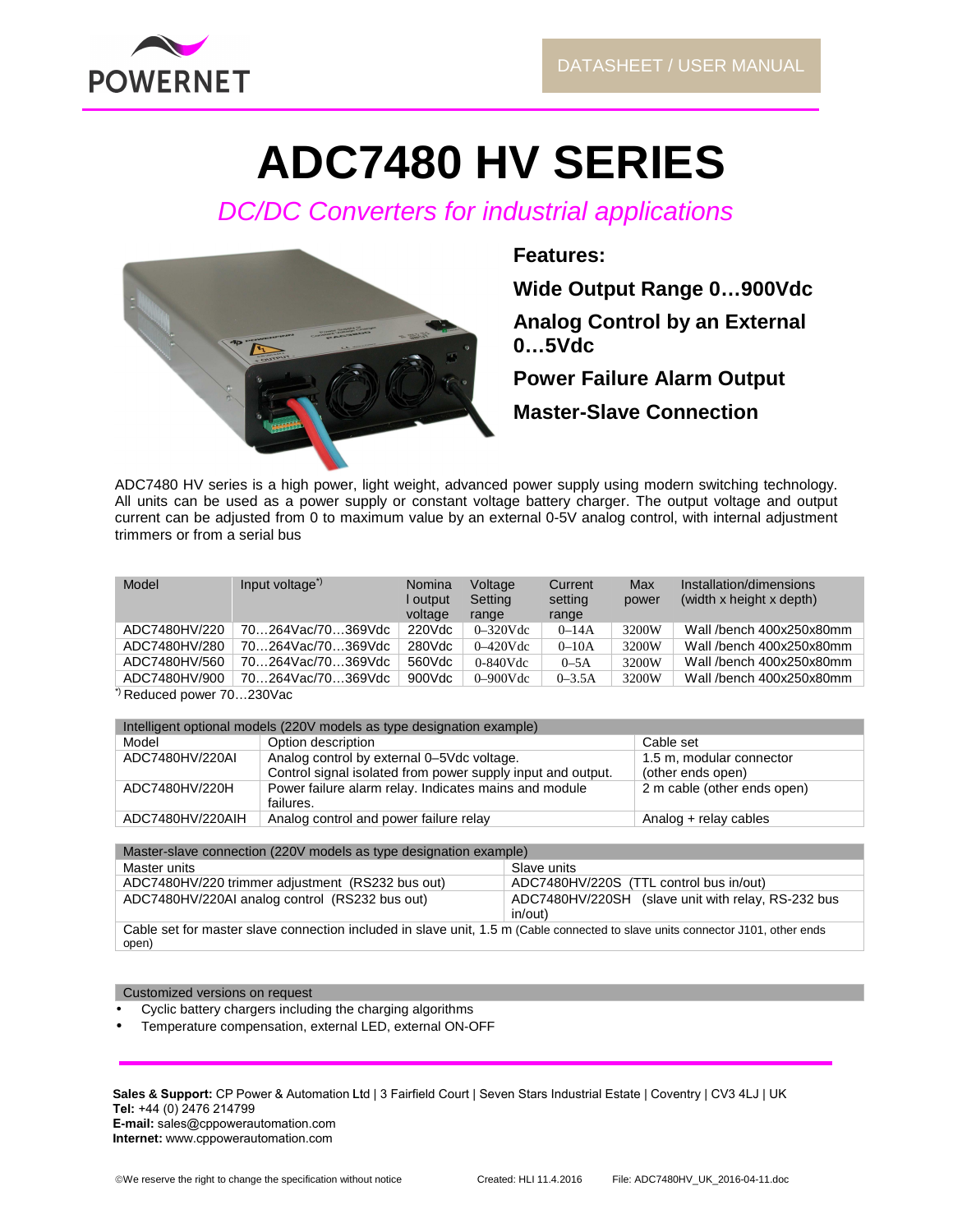

# **Specification**

| Input voltage                                        |            | 70264 Vac 1-phase (70230 Vac, reduced power)<br>70369Vdc                                                                                                                                                                                                                                                                                                                      |
|------------------------------------------------------|------------|-------------------------------------------------------------------------------------------------------------------------------------------------------------------------------------------------------------------------------------------------------------------------------------------------------------------------------------------------------------------------------|
| Efficiency                                           |            | 89% at full load, >90% at 50% load (230Vac input)                                                                                                                                                                                                                                                                                                                             |
| Input current                                        |            | 16A ( max)                                                                                                                                                                                                                                                                                                                                                                    |
| Frequency                                            |            | 47-63Hz                                                                                                                                                                                                                                                                                                                                                                       |
| Power factor                                         |            | >0.98                                                                                                                                                                                                                                                                                                                                                                         |
| Inrush current                                       |            | soft start                                                                                                                                                                                                                                                                                                                                                                    |
| Output ripple                                        |            | <1% ms from maximum output voltage (1MHz bandwidth)                                                                                                                                                                                                                                                                                                                           |
|                                                      |            | In S and T versions the resolution is defined by an 8-bit A/D converter of a                                                                                                                                                                                                                                                                                                  |
|                                                      |            | microcontroller. Measured using nominal output voltage.                                                                                                                                                                                                                                                                                                                       |
| Mechanics                                            |            | Wall mounting, see dimensions p. 3                                                                                                                                                                                                                                                                                                                                            |
| Connectors                                           | Input      | Input power cord                                                                                                                                                                                                                                                                                                                                                              |
|                                                      | Output     | SPT5/2-H-7,5 Phoenix                                                                                                                                                                                                                                                                                                                                                          |
| Enclosure                                            |            | Aluminum case, IP20                                                                                                                                                                                                                                                                                                                                                           |
| Weight                                               |            | 7.1 kg without cables                                                                                                                                                                                                                                                                                                                                                         |
|                                                      |            |                                                                                                                                                                                                                                                                                                                                                                               |
| <b>Output Grounding</b><br>Ambient temperature range |            | Floating<br>0°C+40°C at full load, abs. max. +55°C                                                                                                                                                                                                                                                                                                                            |
|                                                      |            | Processor controlled on/off                                                                                                                                                                                                                                                                                                                                                   |
| Overtemperature protection                           |            | Electrical current limit                                                                                                                                                                                                                                                                                                                                                      |
| Overcurrent protection                               |            |                                                                                                                                                                                                                                                                                                                                                                               |
| Reverse polarity protection                          |            | With fuse                                                                                                                                                                                                                                                                                                                                                                     |
| Standards                                            | Safety     | Class 1                                                                                                                                                                                                                                                                                                                                                                       |
|                                                      |            | EN 60950-1                                                                                                                                                                                                                                                                                                                                                                    |
|                                                      |            | <b>LIMITATIONS</b>                                                                                                                                                                                                                                                                                                                                                            |
|                                                      |            | Conformity can be limited depending on the end application output control method or unit mechanical structure.<br>Note: If the charger's rated output voltage is higher than 60VDC the charger doesn't fulfill 1.2.8.7 (Safety Extra Low<br>Voltage). Standard parts (2.1 Protection against electric shock) must be taken into account in installation.<br>EN60335-2-29:2004 |
|                                                      |            | EN60335-1:2002 +A11:2004 +A1:2004 +A12:2006 +A2:2006                                                                                                                                                                                                                                                                                                                          |
|                                                      |            | EN50366:2003 +A1:2006                                                                                                                                                                                                                                                                                                                                                         |
|                                                      |            | <b>LIMITATIONS</b>                                                                                                                                                                                                                                                                                                                                                            |
|                                                      |            | Conformity can be limited depending on the end application output control method or unit mechanical structure.                                                                                                                                                                                                                                                                |
|                                                      |            | Note: If the charger's rated output voltage is higher than 36V it doesn't fulfill article 10.101 ("The no-load d.c. output<br>voltage shall not exceed 42.4V").                                                                                                                                                                                                               |
|                                                      | <b>EMC</b> | Limits EN55022 Class B, Application must be discussed in detail                                                                                                                                                                                                                                                                                                               |





Input voltage / Output power (Typical)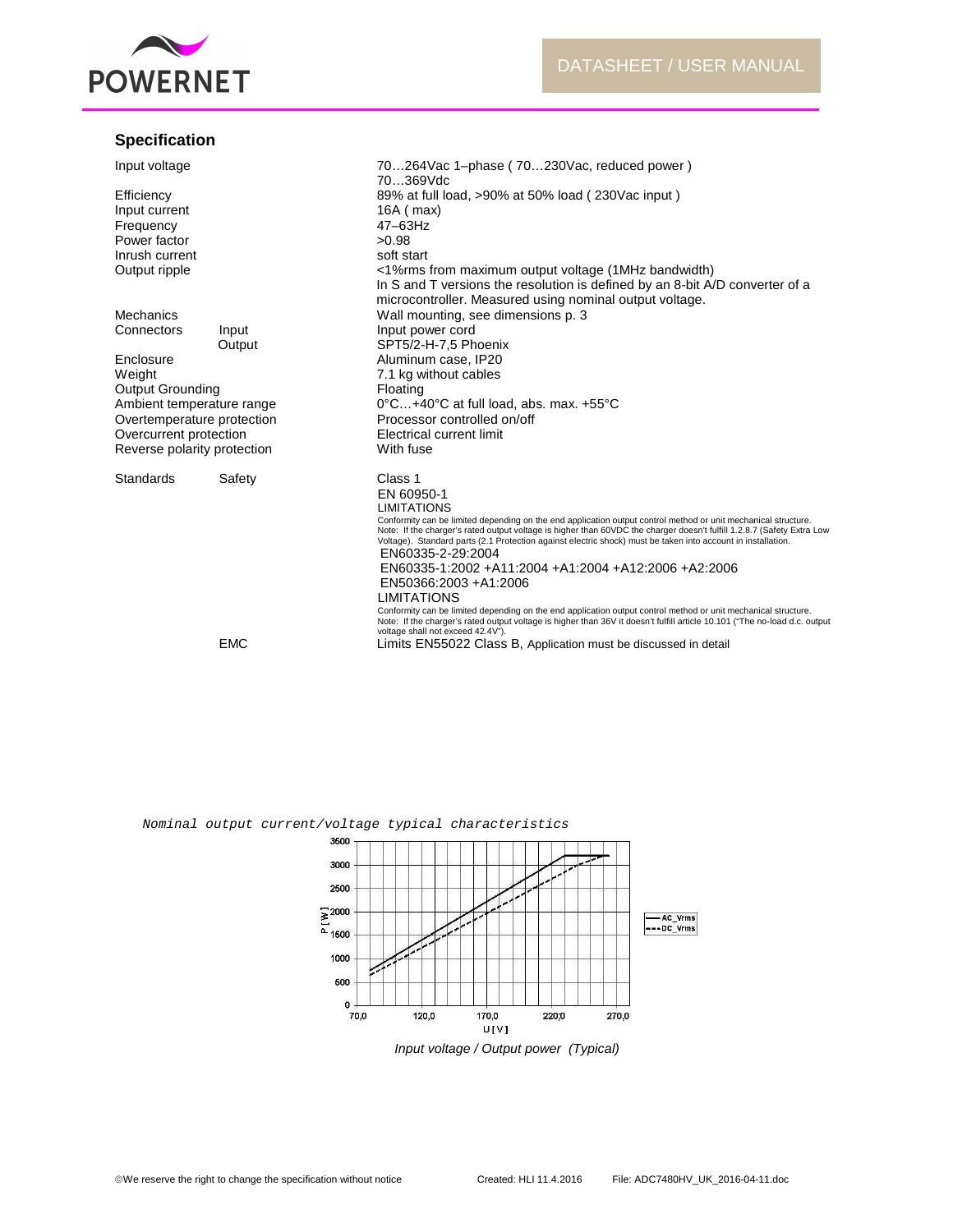

# **Dimensions**



## **Installation**

The location must be dry, dust-free and indoors. Equipment must be connected to an earthed mains socket outlet. For unplugging the unit, make sure the wall socket is near and in an easy access area. The acceptable full power temperature range is  $0^{\circ}$ C...+40°C. The thermal protection will cause the unit to power down at too high an operating temperature. The power supply is not waterproof. Keep it dry and away from areas with high humidity in order to avoid the risk of electrical shock and damage to the charger.



#### **Wall mounting**

The power supply can be mounted to the wall with the two mounting holes on both ends of the power supply unit as shown in the figure.

It is recommended that the power supply is mounted vertically on to the wall. It is suitable for mounting on a concrete or other non-combustible surface only.

Leave at least 10 cm free space at the cooling fan end and at both sides of the power supply to ensure sufficient ventilation.

When used as a charger, the charging process generates explosive hydrogen gas. Install the power supply as far away from the battery as possible to prevent hydrogen gases from entering the charger. Keep the area well ventilated. Never use an open flame or equipment that produces sparks close to the power supply and battery.

## **Charging operation**

- 1. Ensure that the power supply is switched off and that the environment meets the conditions as described in the previous section.
- 2. Connect the output cables to the load / battery terminals: + cable to the + terminal and cable to the terminal
- 3. Turn the power on by turning the switch to position 1.
- 4. During normal power supply operation / charging process, the STATUS LED is continuously orange.
- 5. To avoid sparking, turn off the power supply before disconnecting the cables.

## **DC Input connection**

The power supply input cable is connected as follows:

- L negative or positive DC supply input
- N positive or negative DC supply input
- PE protective earth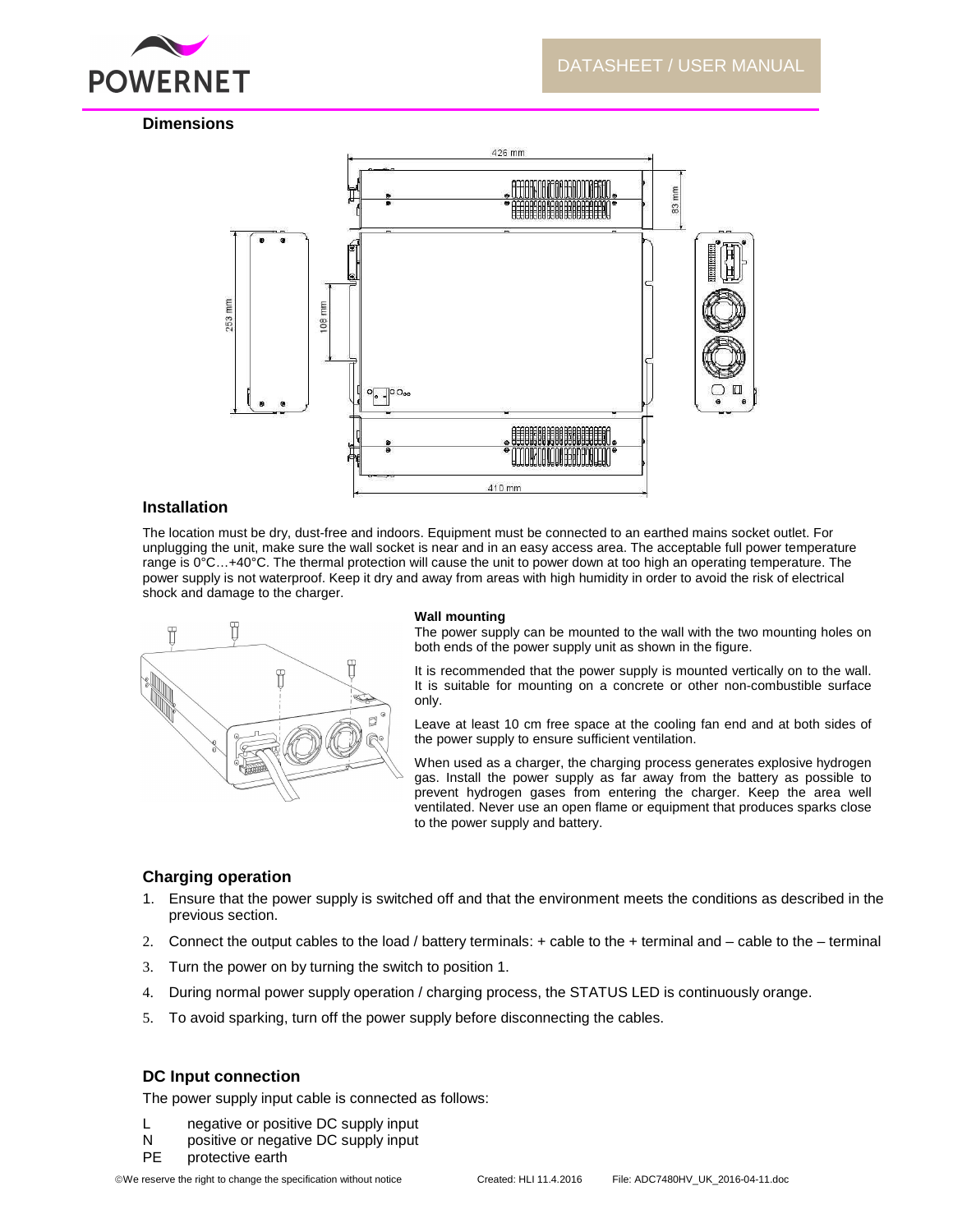



## **Output voltage and current limit adjustment**

Trimmer or analog control adjustable modules, type example ADC7480HV/220 or ADC7480HV/220AI:

The output voltage and output current limit of the power supply can be adjusted as follows:

- Trimmer adjustable models: with the multi-turn potentiometers accessible from the top cover.
- Analog controllable models by an external 0-5Cdc voltage. See detailed description.

Both voltage and current can be adjusted from zero to the maximum value. Maximum 3200W / 3000W output power is available within the adjustment range.

Temperature compensated models, type example ADC7480/220T:

The power supply includes 16 pre-programmed output voltages that are set by the code switch. See the setting table for this unit. Any of these 16 different voltage settings can be taken in use and additionally be adjusted within ±5% using the trimmer on the top cover. See the instructions for choosing the programmed voltage and the fine-tune adjustment.

## **LED's**

STATUS LED indicates different phases during the charging process. In normal power supply operation an orange led indicates a healthy output voltage.

Stand-by LED is ON when mains network (AC) is connected, but the power supply's output is switched OFF by the switch on top cover. Stand-by LED goes OFF when the power supply's output is switched ON.

## **Over current protection**

The output of the power supply is protected against over currents and short circuits by an automatic, self-resetting electronic current limiter.

## **Series/parallel connection**

Parallel operation: No restrictions, passive load sharing Series operation: Up to 900V total voltage.

## **Warning**

Dangerous voltages, capable of causing death, are present in the power supply. Do not remove the cover. There are no operator serviceable parts inside the unit. Refer servicing to qualified service personnel only.

This device is not meant to be used by children or people whose physical, sensory or mental attributes or lack of experience and knowledge prevent them from using the device safely unless a person responsible for their safety supervises them or has instructed them how to use the device. It must be ensured that children do not play with the device.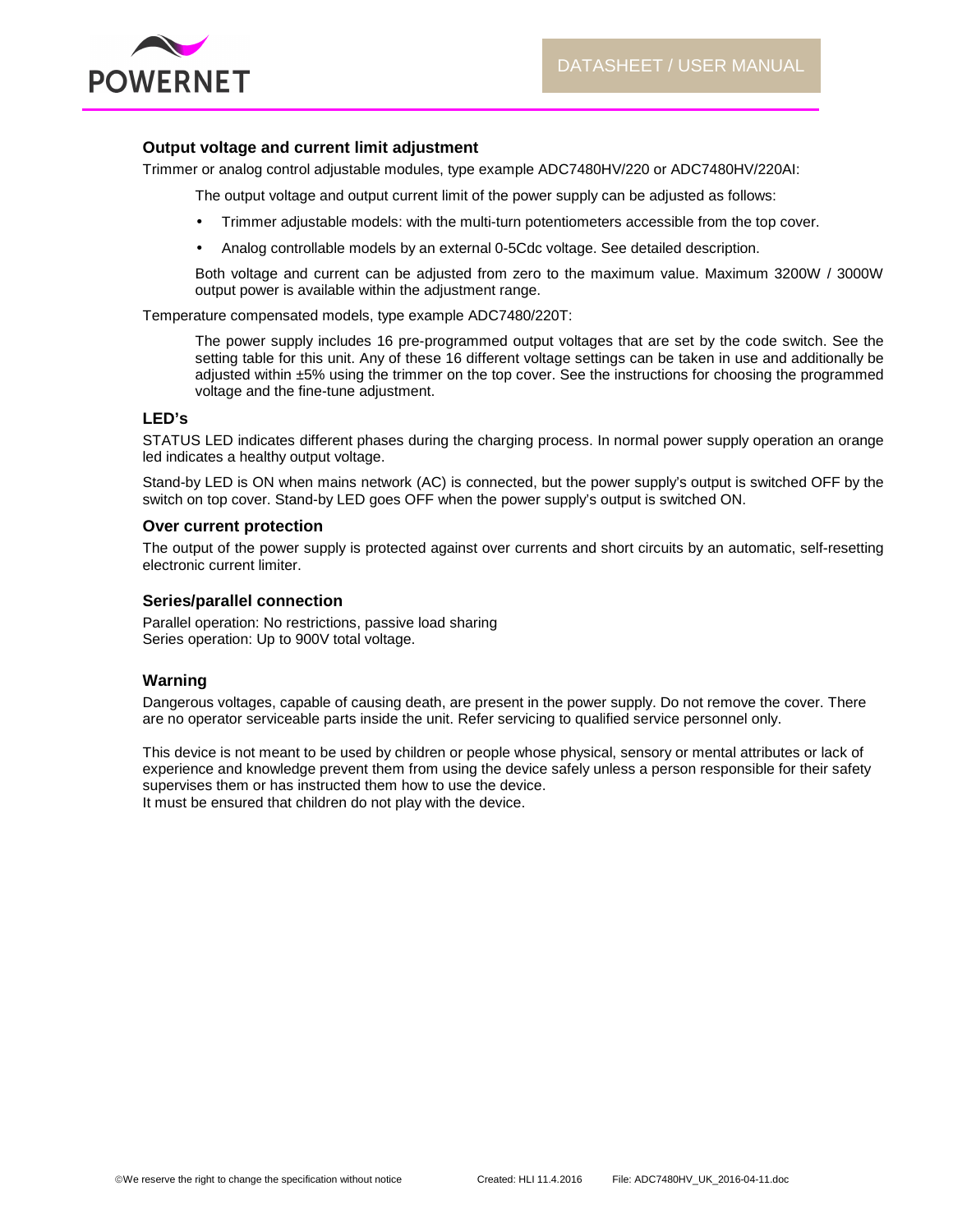

# **Feature selection table**

|                                                            | Trimmer   | Analog    | Relay     | Jut<br>Bus | ≘.<br>Bus | Temp      | Sensor    | Code<br>switch | External<br>LED | ON-OFF<br>External |
|------------------------------------------------------------|-----------|-----------|-----------|------------|-----------|-----------|-----------|----------------|-----------------|--------------------|
| Trimmer adjustment                                         | $\bullet$ |           |           | $\bullet$  |           |           |           |                |                 | $\bullet$          |
| Analog control (isolated)                                  |           | $\bullet$ | $\bullet$ | $\bullet$  |           |           |           |                | $\bullet$       | $\bullet$          |
| Alarm relav                                                | ●         |           | ٠         |            |           | $\bullet$ |           |                |                 | $\bullet$          |
| BusOut (TTL control to slave)                              |           |           | D         | ●          |           | $\bullet$ | ٠         |                |                 | $\bullet$          |
| <b>Busln</b>                                               |           |           | D         | ●          |           | $\bullet$ |           |                |                 | $\bullet$          |
| Temp. compensation                                         |           |           | ●         | ●          |           | $\bullet$ |           |                |                 | $\bullet$          |
| Sensor                                                     |           |           | n         |            |           | $\bullet$ |           |                |                 | $\bullet$          |
| Customized charging algorithm<br>chargers with code switch |           |           | $\bullet$ | ●          |           | $\bullet$ | $\bullet$ | $\bullet$      |                 | $\bullet$          |
| <b>External LED</b>                                        | ●         |           |           |            |           |           |           |                |                 |                    |
| <b>External ON-OFF</b>                                     |           |           | ٠         |            |           |           | O         |                |                 |                    |

# **Connectors J101 and J69 for optional features**

Optional relay alarm, temp. comp., Ext ON-OFF, Ext LED and serial bus connections



Screw terminals connector J101

- 1. Alarm relay (common) \*)
- 2. Alarm relay (nc) \*)
- 3. Alarm relay (no) \*)
- 4. Aux. +12.5V
- 5. Aux.  $-$ <sup>\*)</sup>
- 6. Serial bus out \*)
- 7. Serial bus out \*)
- 8. Serial bus in \*)
- 9. Serial bus in \*)
- 10. Not connected
- 11. Temperature sensor +\*)
- 12. Temperature sensor  $-$  \*)
- 13. NOT IN USE
- 14. NOT IN USE \*) These connectors are floating/isolated from output



Connector J69 option

External LED External ON / OFF

Only one of these features is possible at a time.



|                  | <b>External LED</b> | External ON / OFF |
|------------------|---------------------|-------------------|
| Pin1             | <b>LED Green</b>    | nc                |
| Pin <sub>2</sub> | Ground              | Ground            |
| Pin <sub>3</sub> | <b>LED Red</b>      | nc                |
| Pin4             | nc                  | ON / OFF          |

Pin configuration of the modular connector J69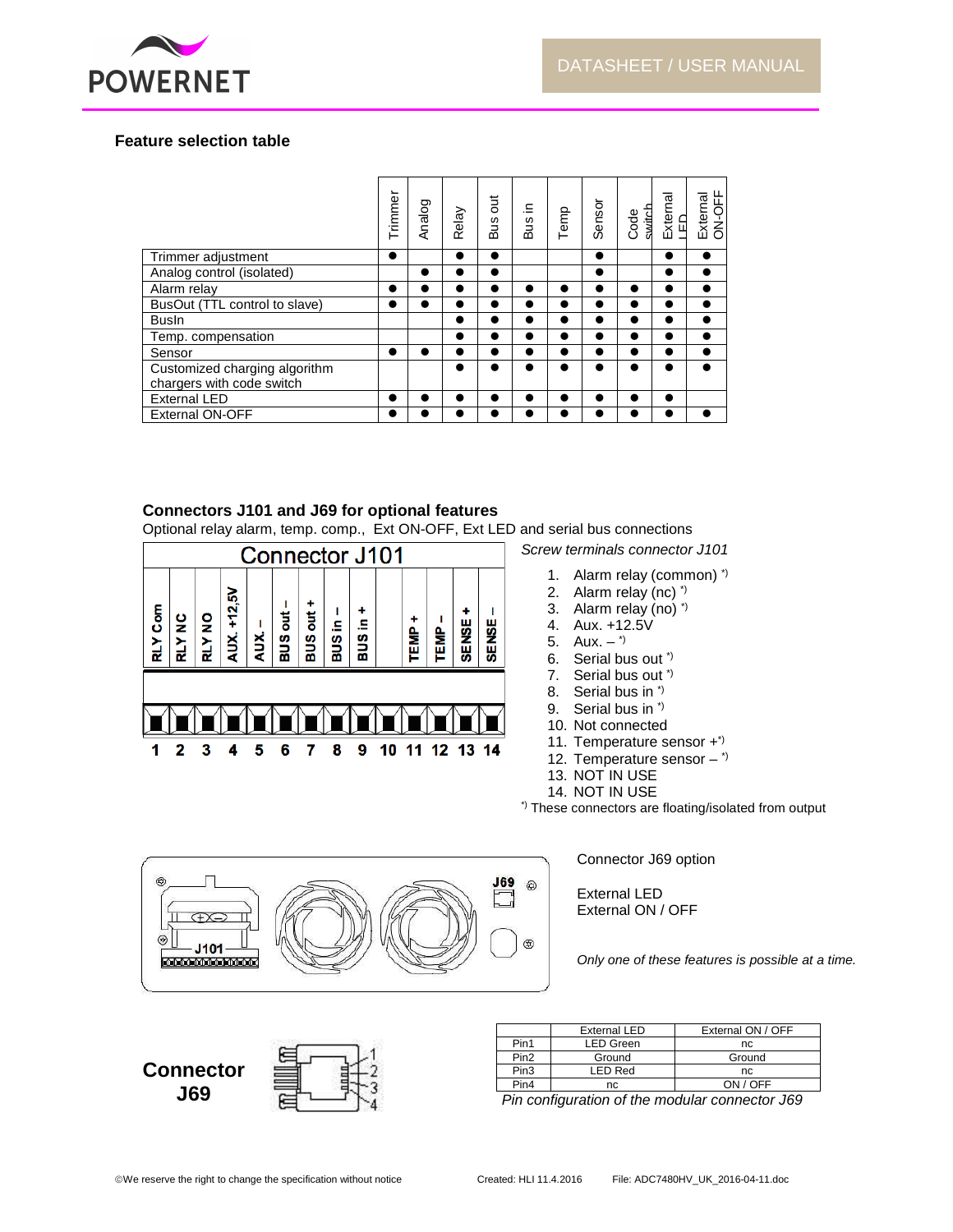

# **Alarm relay models**

On models with an alarm relay, the internal alarm relay output indicates whether the output voltage is healthy or not and is connected to terminals 1…3 of connector J101 as shown below. The alarm signal is activated in case of an AC failure or charger failure. Both normally closed signals and normally open contacts are available.

Terminal 4 is an auxiliary control voltage for an external relay. Terminal 5 is the ground connection.



#### **Internal alarm relay**

Isolation: Terminals to case: 120Vac Terminals to Output: 820V

Technical data: 1A@24Vdc 0.5A@120Vac

Common is connected to NC when the power is switched off. Common is connected to NO when the power is switched on.

# **Optional isolated analog control**

The optional isolated analog control input J1 allows full control of the output current and voltages and it provides the measured values for both of these. +5VDC supply power is available for the supply of the control logic. The isolated analog control card is connected to the AMP Modular 6 connector J1.



Pin configuration of the modular connector J1

## **Controlling the analog card**

All control voltages must be between 0 and +5V. Higher voltages are not allowed. The control logic is positive, so that a +5VDC control voltage gives a maximum value from the power supply, while 0V means minimum output. As soon the control connector is unplugged from the modular connector, the power supply is reset to the minimum output values.

The measured values can be read from the measurement signals. The measured values are scaled equal to the target values. If the power supply is set to the voltage reference, the measured value must be equal to the target. The same counts for the current control and its measured value.

The modular connector is isolated from the output of the power supply. This enables the possibility to parallel connect several power supplies maintaining equal voltages. For more information on connecting power outputs in serial and using an analog card, ask the manufacturer. See also limitations to standards on page 2.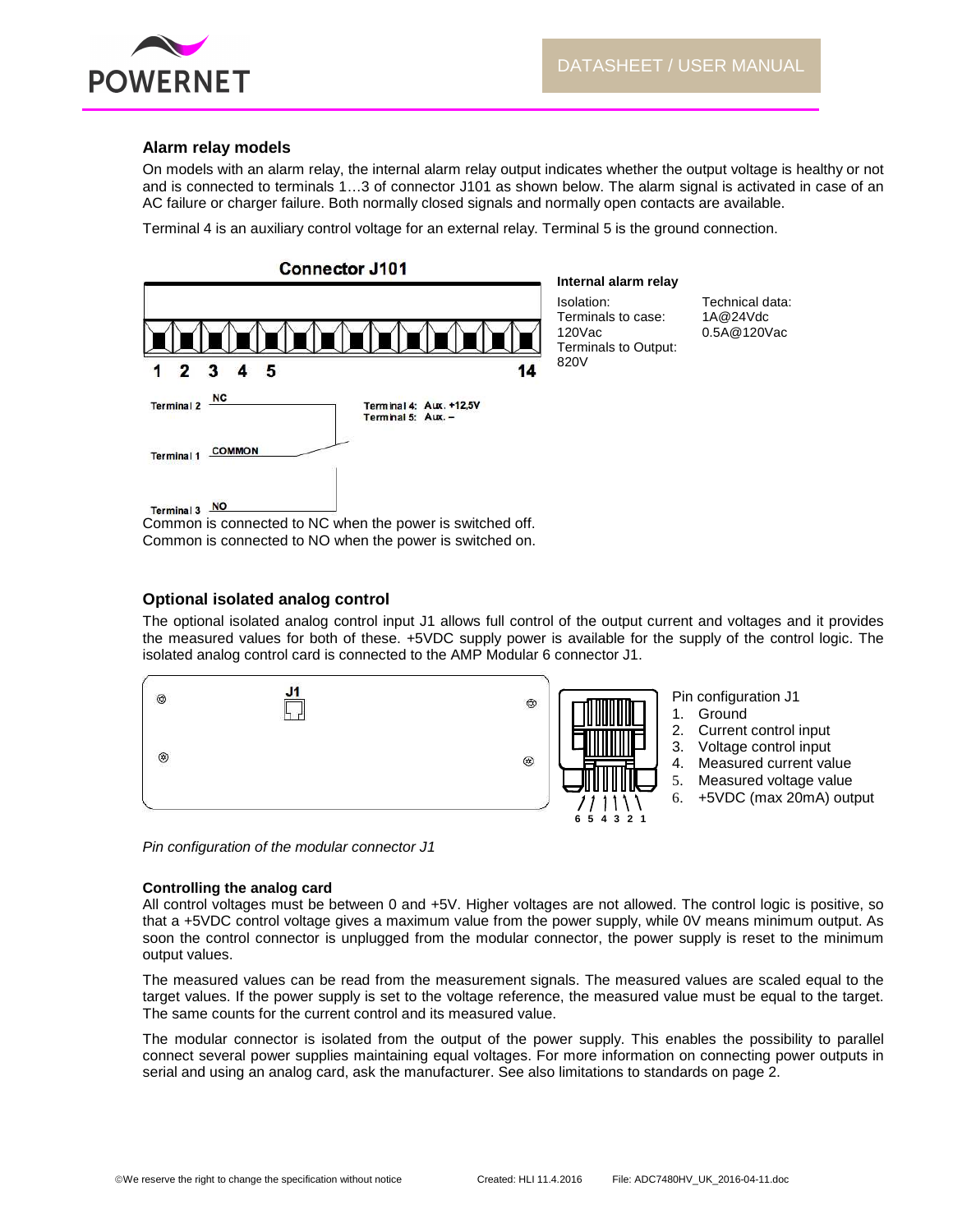



Connection example using the internal +5Vdc supply and external potentiometers.

The +5V can be used as a supply for external circuits. The circuit shown to the left lets the power supply operate as a potentiometer controlled device. It is important to keep in mind that the +5V output may not be loaded more than 20 mA, otherwise proper operation cannot be guaranteed.

### **Instructions for calibration**

The manufacturer calibrates the analog control interface. Recalibration is not necessary as long as the analog control card is used between 0 and +5V. A qualified person is required for recalibration of the device. Calibration is done using a pair of multi-meters and the schematic example given above. The calibration procedure is as follows.

- 1. Adjust the potentiometers to 5V for the voltage and 2V for the current targets. Connect a digital voltage meter to the power supply output. Adjust the 'Voltage Set' potentiometer to the maximum output voltage.
- 2. Connect a digital voltage meter to pin 5 of the modular connector J1. Adjust the trimmer 'Voltage Meas.' so that the digital voltage meter shows always the same value as pin 3 (target voltage).
- 3. Connect a digital current meter to the output so that the output is shorted. Adjust the current target potentiometer to +5V. Adjust the 'Current Set' trimmer to the device maximum output current (see specifications for the device). Make sure that the current meter has the correct measurement range. Never exceed the maximum current value for the device. Contact the distributor in case the maximum current is not known.
- 4. Measure using a digital multimeter the voltage at pin 4 of the modular connector J1. Adjust using the 'Current Meas.' to the same voltage level as on pin 2 (target current)

## **Temperature compensation models (ex. ADC7480HVHV/220T)**

The temperature compensation wire enables the charger to adjust the output voltage in accordance with the battery voltage and changes in temperature. The resolution is defined by an 8-bit A/D converter of a microcontroller. The temperature compensation wire and battery voltage sense cables are connected to connector J101 terminals 11…14 (see above). Connect the cable to the battery as shown in the illustration. The temperature sensor is either glued 10 cm below the top edge of the battery or fixed to the cable tag connected to the minus terminal of the battery.